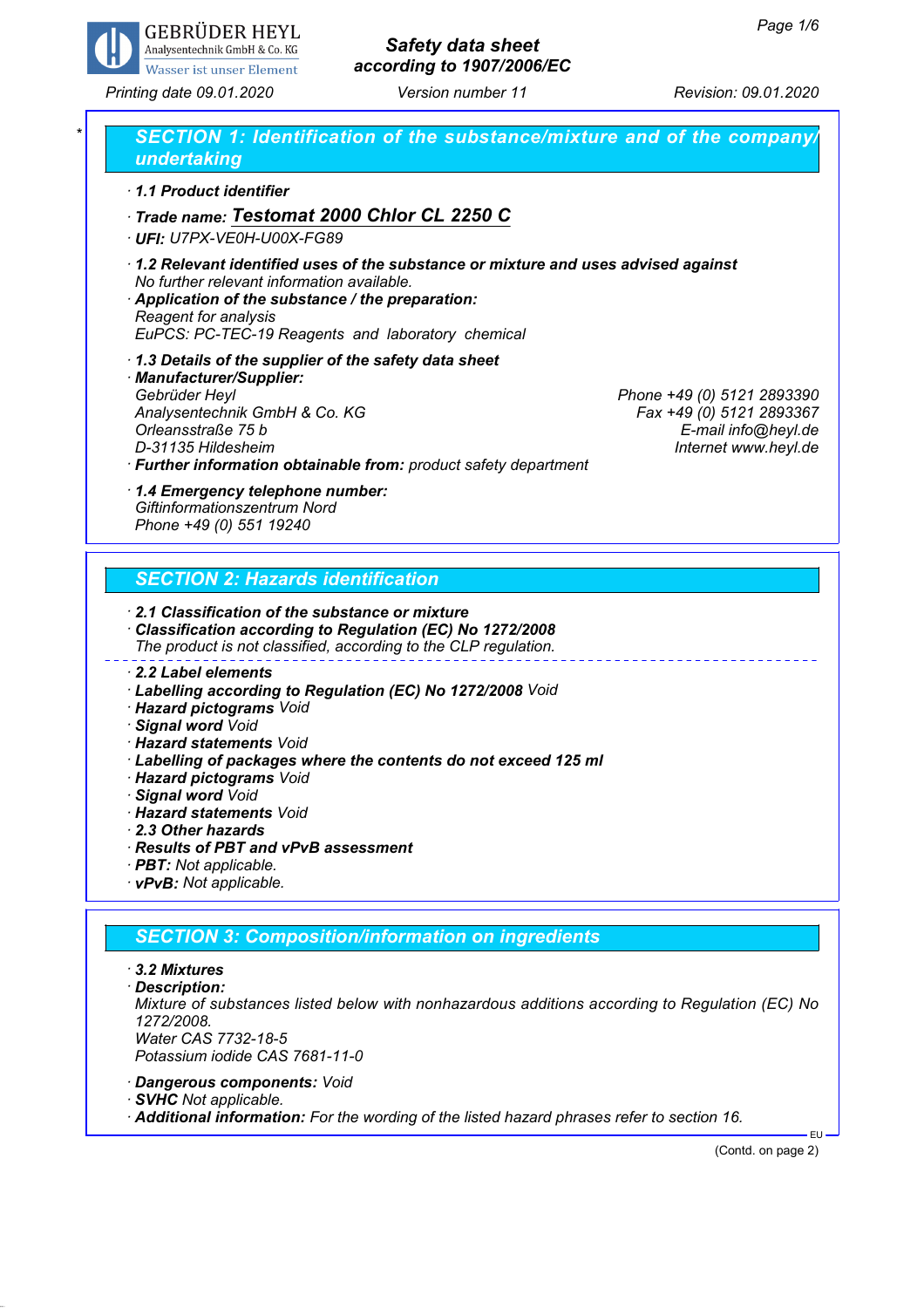

#### *Printing date 09.01.2020 Version number 11 Revision: 09.01.2020*

## *Safety data sheet according to 1907/2006/EC*

#### *Trade name: Testomat 2000 Chlor CL 2250 C*

(Contd. of page 1)

#### *SECTION 4: First aid measures*

- *· 4.1 Description of first aid measures*
- *· General information: Immediately remove any clothing soiled by the product.*
- *· After inhalation: Supply fresh air; consult doctor in case of complaints.*
- *· After skin contact:*

*Immediately wash with water and soap and rinse thoroughly.*

*If skin irritation continues, consult a doctor.*

*· After eye contact:*

*Rinse opened eye for several minutes under running water. If symptoms persist, consult a doctor. · After swallowing:*

*A person vomiting while laying on their back should be turned onto their side. Rinse out mouth and then drink plenty of water.*

- *Seek medical treatment.*
- *· 4.2 Most important symptoms and effects, both acute and delayed No further relevant information available.*
- *· 4.3 Indication of any immediate medical attention and special treatment needed No further relevant information available.*

### *SECTION 5: Firefighting measures*

- *· 5.1 Extinguishing media*
- *· Suitable extinguishing agents:*
- *CO2, powder or water spray. Fight larger fires with water spray or alcohol resistant foam.*
- *· 5.2 Special hazards arising from the substance or mixture*
- *No further relevant information available.*
- *· 5.3 Advice for firefighters*
- *· Protective equipment: Wear self-contained respiratory protective device.*

#### *SECTION 6: Accidental release measures*

- *· 6.1 Personal precautions, protective equipment and emergency procedures Wear personal protection equipment.*
- *· 6.2 Environmental precautions: Do not allow to enter sewers/ surface or ground water.*

*· 6.3 Methods and material for containment and cleaning up: Absorb with liquid-binding material (sand, diatomite, acid binders, universal binders, sawdust). Dispose of the material collected according to regulations. Clean the affected area carefully; suitable cleaners are: Warm water*

- *· 6.4 Reference to other sections*
- *See Section 7 for information on safe handling.*

*See Section 8 for information on personal protection equipment. See Section 13 for disposal information.*

### *SECTION 7: Handling and storage*

*· 7.1 Precautions for safe handling No special measures required.*

*· Information about fire - and explosion protection: No special measures required.*

*· 7.2 Conditions for safe storage, including any incompatibilities*

*· Storage:*

- *· Requirements to be met by storerooms and receptacles: Store only in the original receptacle.*
- *· Information about storage in one common storage facility: Store away from foodstuffs.*
- *· Further information about storage conditions:*

*Keep container tightly sealed.*

(Contd. on page 3)

EU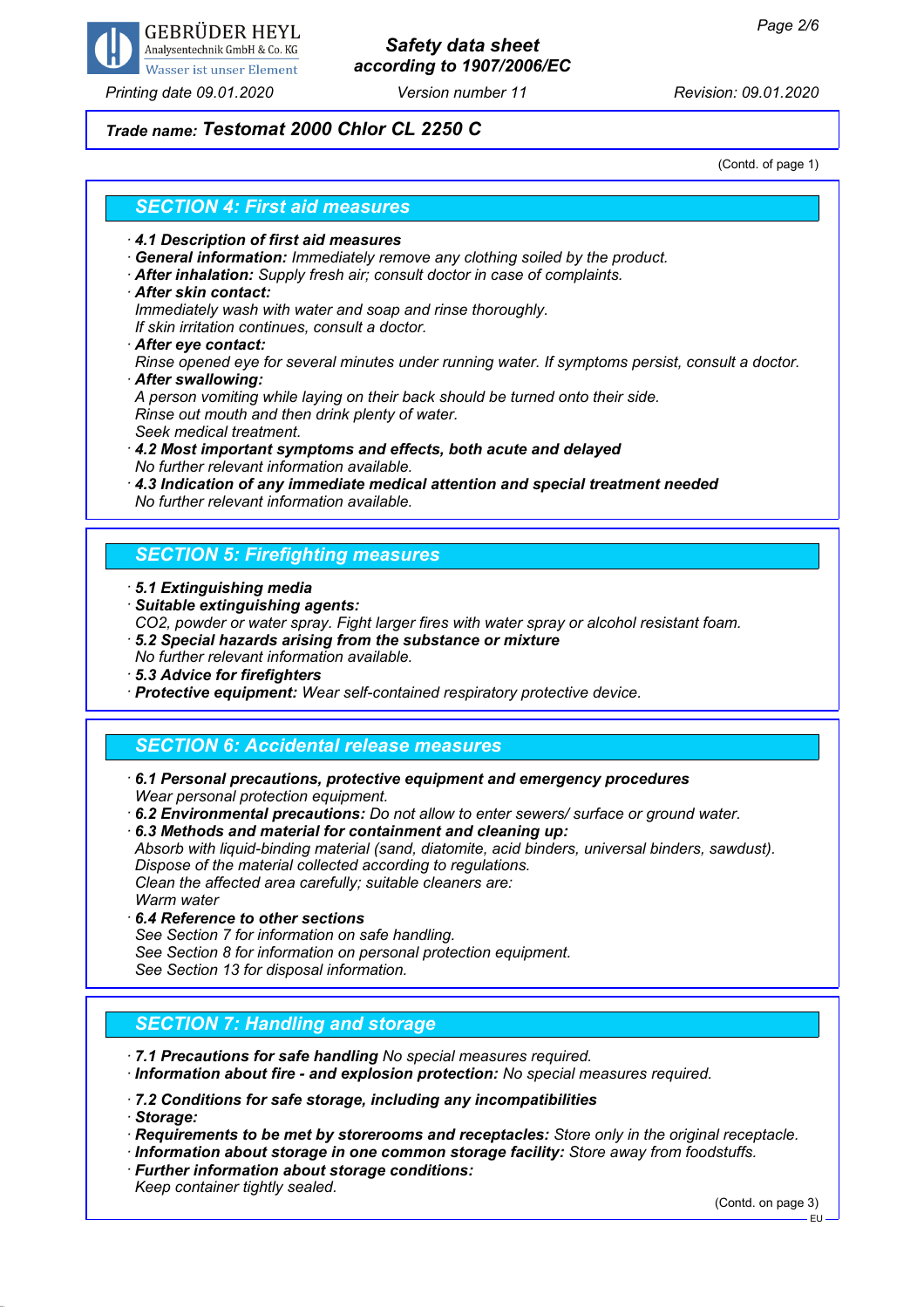

### *Printing date 09.01.2020 Version number 11 Revision: 09.01.2020*

## *Safety data sheet according to 1907/2006/EC*

# *Trade name: Testomat 2000 Chlor CL 2250 C*

(Contd. of page 2)

| OUTION OF PUYO 47<br>Protect from heat and direct sunlight.<br>Store receptacle in a well ventilated area.<br>Recommended storage temperature: 15 - 25 °C<br>7.3 Specific end use(s) No further relevant information available.                                                                                                                                                                                                                                                                                                                                                                                                                                                                                                                                                                                                                                                                                                                                                                                                                                                                                                                                                                                                                                                                                                                                                                                                                                                                                                                                                                                                                                                                                                                               |
|---------------------------------------------------------------------------------------------------------------------------------------------------------------------------------------------------------------------------------------------------------------------------------------------------------------------------------------------------------------------------------------------------------------------------------------------------------------------------------------------------------------------------------------------------------------------------------------------------------------------------------------------------------------------------------------------------------------------------------------------------------------------------------------------------------------------------------------------------------------------------------------------------------------------------------------------------------------------------------------------------------------------------------------------------------------------------------------------------------------------------------------------------------------------------------------------------------------------------------------------------------------------------------------------------------------------------------------------------------------------------------------------------------------------------------------------------------------------------------------------------------------------------------------------------------------------------------------------------------------------------------------------------------------------------------------------------------------------------------------------------------------|
| <b>SECTION 8: Exposure controls/personal protection</b>                                                                                                                                                                                                                                                                                                                                                                                                                                                                                                                                                                                                                                                                                                                                                                                                                                                                                                                                                                                                                                                                                                                                                                                                                                                                                                                                                                                                                                                                                                                                                                                                                                                                                                       |
| · Additional information about design of technical facilities: No further data; see item 7.                                                                                                                                                                                                                                                                                                                                                                                                                                                                                                                                                                                                                                                                                                                                                                                                                                                                                                                                                                                                                                                                                                                                                                                                                                                                                                                                                                                                                                                                                                                                                                                                                                                                   |
| 8.1 Control parameters<br>Ingredients with limit values that require monitoring at the workplace:<br>The product does not contain any relevant quantities of materials with critical values that have to be<br>monitored at the workplace.<br>Additional information: The lists valid during the making were used as basis.                                                                                                                                                                                                                                                                                                                                                                                                                                                                                                                                                                                                                                                                                                                                                                                                                                                                                                                                                                                                                                                                                                                                                                                                                                                                                                                                                                                                                                   |
| 8.2 Exposure controls<br>· Personal protective equipment:<br><b>General protective and hygienic measures:</b><br>The usual precautionary measures are to be adhered to when handling chemicals.<br>Keep away from foodstuffs, beverages and feed.<br>Immediately remove all soiled and contaminated clothing<br>Wash hands before breaks and at the end of work.<br>Do not eat, drink, smoke or sniff while working.<br>· Respiratory protection:<br>Use suitable respiratory protective device when aerosol or mist is formed. Filter: Type P2<br>· Protection of hands:<br>Wear gloves according to EN 374.<br>The glove material has to be impermeable and resistant to the product/ the substance/ the<br>preparation.<br>Selection of the glove material on consideration of the penetration times, rates of diffusion and the<br>degradation<br>Check protective gloves prior to each use for their proper condition.<br>Preventive skin protection by use of skin-protecting agents is recommended.<br>After use of gloves apply skin-cleaning agents and skin cosmetics.<br>· Material of gloves<br>The selection of the suitable gloves does not only depend on the material, but also on further marks<br>of quality and varies from manufacturer to manufacturer.<br>· Penetration time of glove material<br>The exact break through time has to be found out by the manufacturer of the protective gloves and<br>has to be observed.<br>· For the permanent contact gloves made of the following materials are suitable:<br>Nitrile rubber, NBR<br>Recommended thickness of the material: $\geq 0.12$ mm<br>Value for the permeation: Level = $6$ (> 480 min)<br>As protection from splashes gloves made of the following materials are suitable: |
| Nitrile rubber, NBR<br>Recommended thickness of the material: $\geq 0.12$ mm<br>Value for the permeation: Level = $6$ (> 480 min)<br><b>Eye protection:</b> Goggles according to EN 166 recommended during refilling<br>· Body protection: Protective work clothing                                                                                                                                                                                                                                                                                                                                                                                                                                                                                                                                                                                                                                                                                                                                                                                                                                                                                                                                                                                                                                                                                                                                                                                                                                                                                                                                                                                                                                                                                           |
| EU-                                                                                                                                                                                                                                                                                                                                                                                                                                                                                                                                                                                                                                                                                                                                                                                                                                                                                                                                                                                                                                                                                                                                                                                                                                                                                                                                                                                                                                                                                                                                                                                                                                                                                                                                                           |

(Contd. on page 4)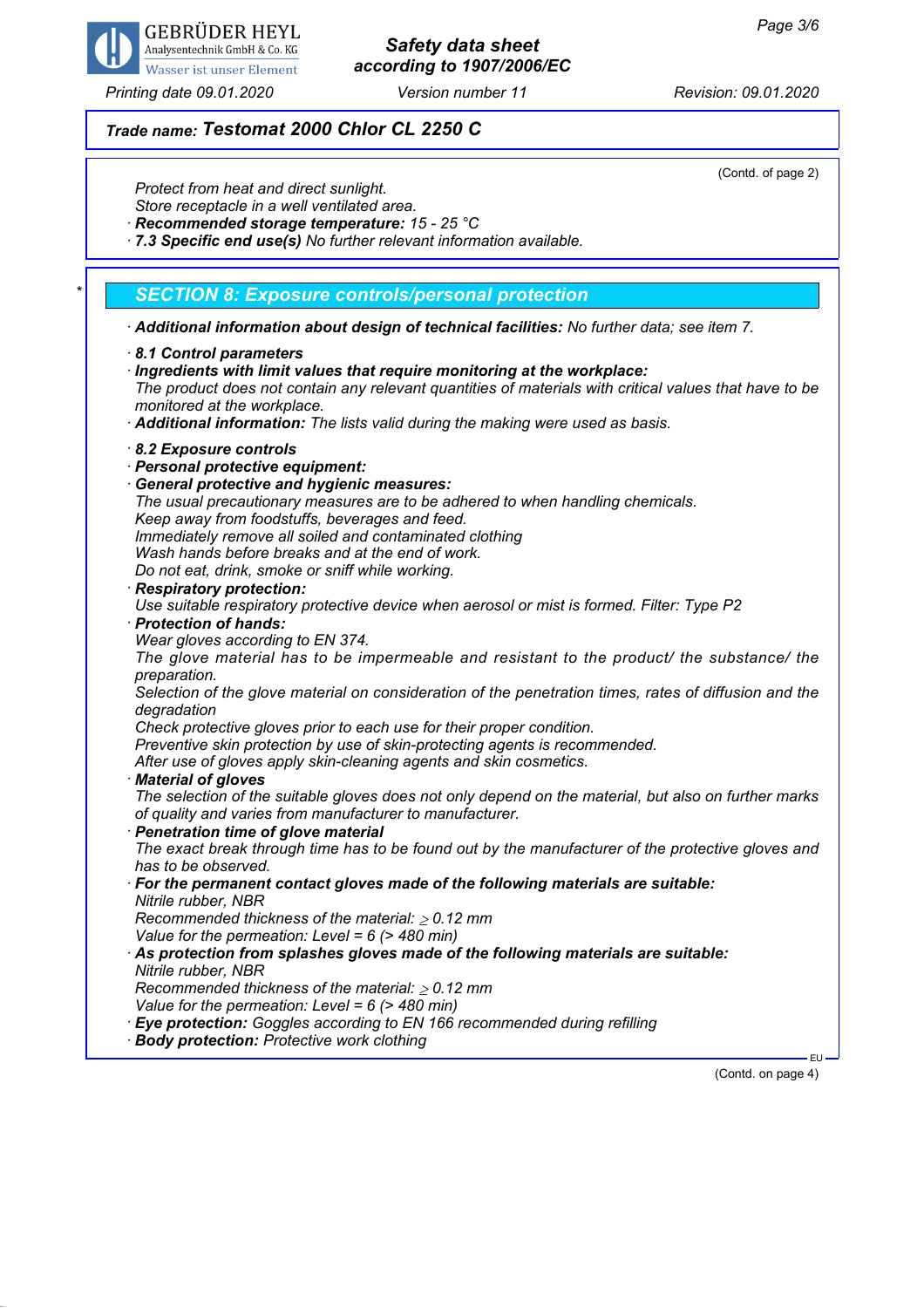

## *Safety data sheet according to 1907/2006/EC*

*Printing date 09.01.2020 Version number 11 Revision: 09.01.2020*

## *Trade name: Testomat 2000 Chlor CL 2250 C*

(Contd. of page 3)

| <b>SECTION 9: Physical and chemical properties</b>     |                                                           |  |  |
|--------------------------------------------------------|-----------------------------------------------------------|--|--|
| <b>General Information</b><br>Appearance:              | 9.1 Information on basic physical and chemical properties |  |  |
| Form:                                                  | <b>Fluid</b>                                              |  |  |
| Colour:                                                | Colourless                                                |  |  |
| Odour:                                                 | <b>Odourless</b>                                          |  |  |
| <b>Odour threshold:</b>                                | Not determined.                                           |  |  |
| pH-value (100 g/l) at 20 °C:                           | 6                                                         |  |  |
| <b>Change in condition</b>                             |                                                           |  |  |
| <b>Melting point/freezing point:</b>                   | Undetermined.                                             |  |  |
| Initial boiling point and boiling range: Undetermined. |                                                           |  |  |
| · Flash point:                                         | Undetermined.                                             |  |  |
| · Flammability (solid, gas):                           | Not applicable.                                           |  |  |
| · Ignition temperature:                                | Not determined.                                           |  |  |
| · Decomposition temperature:                           | Not determined.                                           |  |  |
| · Auto-ignition temperature:                           | Product is not selfigniting.                              |  |  |
| <b>Explosive properties:</b>                           | Product does not present an explosion hazard.             |  |  |
| · Explosion limits:                                    |                                                           |  |  |
| Lower:                                                 | Not determined.                                           |  |  |
| <b>Upper:</b>                                          | Not determined.                                           |  |  |
| · Vapour pressure:                                     | Not determined.                                           |  |  |
| · Density at 20 °C:                                    | $1.36$ g/cm <sup>3</sup>                                  |  |  |
| <b>Relative density</b>                                | Not determined.                                           |  |  |
| <b>Vapour density</b>                                  | Not determined.                                           |  |  |
| <b>Evaporation rate</b>                                | Not determined.                                           |  |  |
| · Solubility in / Miscibility with                     |                                                           |  |  |
| water:                                                 | Fully miscible.                                           |  |  |
| · Partition coefficient: n-octanol/water:              | Not determined.                                           |  |  |
| · Viscosity:                                           |                                                           |  |  |
| <b>Dynamic:</b>                                        | Not determined.                                           |  |  |
| <b>Kinematic:</b>                                      | Not determined.                                           |  |  |
| 9.2 Other information                                  | No further relevant information available.                |  |  |

### *SECTION 10: Stability and reactivity*

*· 10.1 Reactivity No further relevant information available.*

*· 10.2 Chemical stability*

*· Thermal decomposition / conditions to be avoided:*

*No decomposition if used according to specifications.*

*· 10.3 Possibility of hazardous reactions No dangerous reactions known.*

*· 10.4 Conditions to avoid No further relevant information available.*

*· 10.5 Incompatible materials: No further relevant information available.*

*· 10.6 Hazardous decomposition products: No dangerous decomposition products known.*

(Contd. on page 5)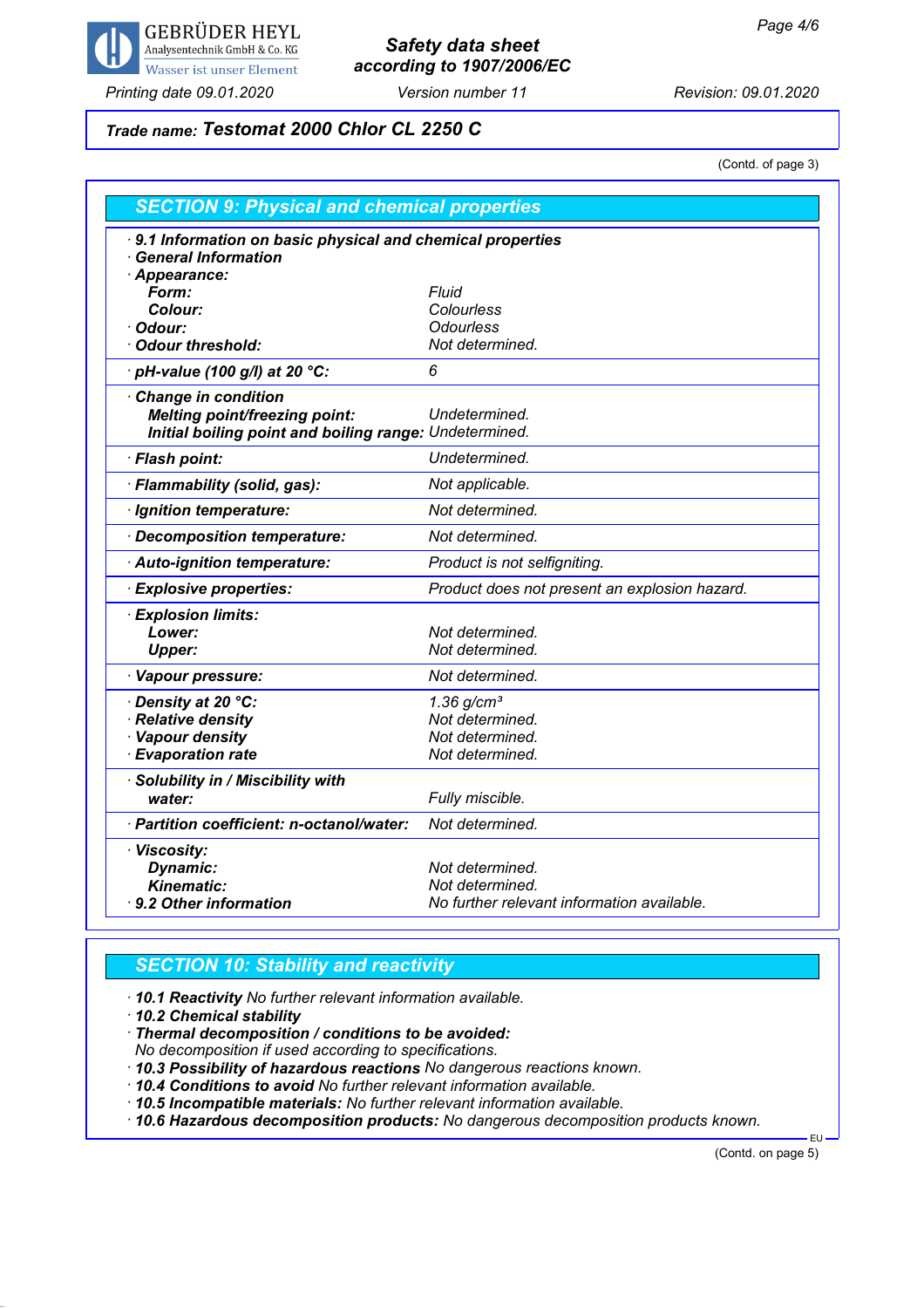

### *Printing date 09.01.2020 Version number 11 Revision: 09.01.2020*

## *Safety data sheet according to 1907/2006/EC*

### *Trade name: Testomat 2000 Chlor CL 2250 C*

(Contd. of page 4)

#### *SECTION 11: Toxicological information*

*· 11.1 Information on toxicological effects*

*· Acute toxicity Based on available data, the classification criteria are not met.*

*· Primary irritant effect:*

*· Skin corrosion/irritation Based on available data, the classification criteria are not met.*

*· Serious eye damage/irritation Based on available data, the classification criteria are not met.*

*· Respiratory or skin sensitisation Based on available data, the classification criteria are not met.*

*· CMR effects (carcinogenity, mutagenicity and toxicity for reproduction)*

*· Germ cell mutagenicity Based on available data, the classification criteria are not met.*

*· Carcinogenicity Based on available data, the classification criteria are not met.*

*· Reproductive toxicity Based on available data, the classification criteria are not met.*

*· STOT-single exposure Based on available data, the classification criteria are not met.*

*· STOT-repeated exposure Based on available data, the classification criteria are not met.*

*· Aspiration hazard Based on available data, the classification criteria are not met.*

#### *\* SECTION 12: Ecological information*

#### *· 12.1 Toxicity*

*· Aquatic toxicity: No further relevant information available.*

*· 12.2 Persistence and degradability No further relevant information available.*

*· 12.3 Bioaccumulative potential No further relevant information available.*

*· 12.4 Mobility in soil No further relevant information available.*

*· Additional ecological information:*

*· General notes:*

*Water hazard class 3 (German Regulation) (Self-assessment): extremely hazardous for water Do not allow product to reach ground water, water course or sewage system, even in small quantities.*

*Danger to drinking water if even extremely small quantities leak into the ground.*

*· 12.5 Results of PBT and vPvB assessment*

*· PBT: Not applicable.*

*· vPvB: Not applicable.*

*· 12.6 Other adverse effects No further relevant information available.*

#### *SECTION 13: Disposal considerations*

*· 13.1 Waste treatment methods*

*· Recommendation Disposal must be made according to official regulations.*

*· Uncleaned packaging:*

*· Recommendation:*

*Packagings that may not be cleansed are to be disposed of in the same manner as the product. Disposal must be made according to official regulations.*

*· Recommended cleansing agents: Water, if necessary together with cleansing agents.*

#### *SECTION 14: Transport information*

*· 14.1 UN-Number*

*· ADR, ADN, IMDG, IATA Void*

*· 14.2 UN proper shipping name*

*· ADR, ADN, IMDG, IATA Void*

(Contd. on page 6)